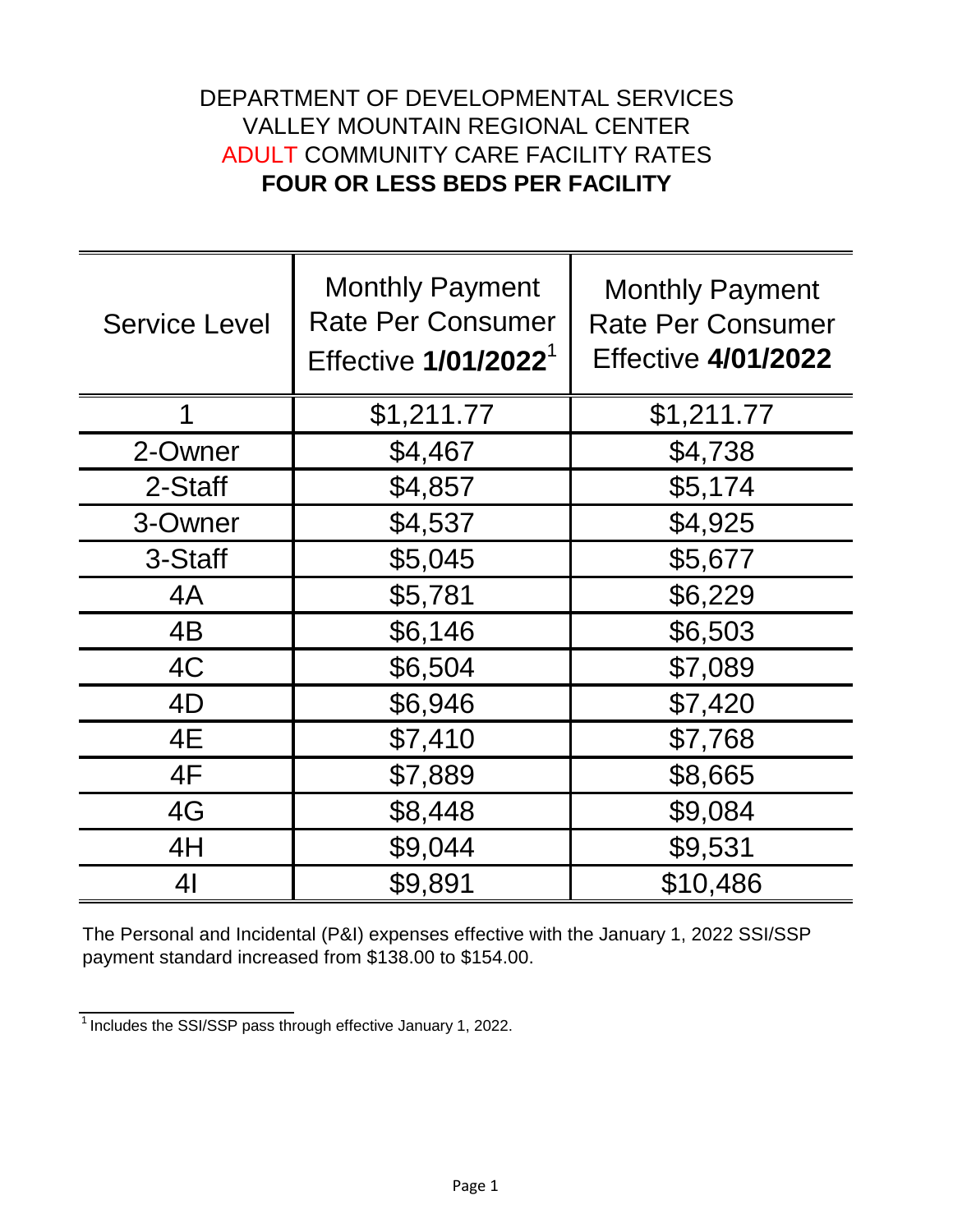## DEPARTMENT OF DEVELOPMENTAL SERVICES **FIVE OR SIX BEDS PER FACILITY** ADULT COMMUNITY CARE FACILITY RATES VALLEY MOUNTAIN REGIONAL CENTER

| <b>Service Level</b> | <b>Monthly Payment</b><br><b>Rate Per Consumer</b><br>Effective 1/01/2022 <sup>1</sup> | <b>Monthly Payment</b><br><b>Rate Per Consumer</b><br><b>Effective 4/01/2022</b> |
|----------------------|----------------------------------------------------------------------------------------|----------------------------------------------------------------------------------|
| 1                    | \$1,211.77                                                                             | \$1,211.77                                                                       |
| 2-Owner              | \$3,095                                                                                | \$3,437                                                                          |
| 2-Staff              | \$3,377                                                                                | \$3,752                                                                          |
| 3-Owner              | \$3,696                                                                                | \$4,214                                                                          |
| 3-Staff              | \$4,060                                                                                | \$4,754                                                                          |
| 4A                   | \$4,645                                                                                | \$5,193                                                                          |
| 4B                   | \$4,985                                                                                | \$5,448                                                                          |
| 4C                   | \$5,324                                                                                | \$6,046                                                                          |
| 4D                   | \$5,720                                                                                | \$6,343                                                                          |
| 4E                   | \$6,163                                                                                | \$6,675                                                                          |
| 4F                   | \$6,612                                                                                | \$7,553                                                                          |
| 4G                   | \$7,120                                                                                | \$7,934                                                                          |
| 4H                   | \$7,682                                                                                | \$8,355                                                                          |
| 41                   | \$8,476                                                                                | \$9,299                                                                          |

The Personal and Incidental (P&I) expenses effective with the January 1, 2022 SSI/SSP payment standard increased from \$138.00 to \$154.00.

 $\frac{1}{1}$  Includes the SSI/SSP pass through effective January 1, 2022.